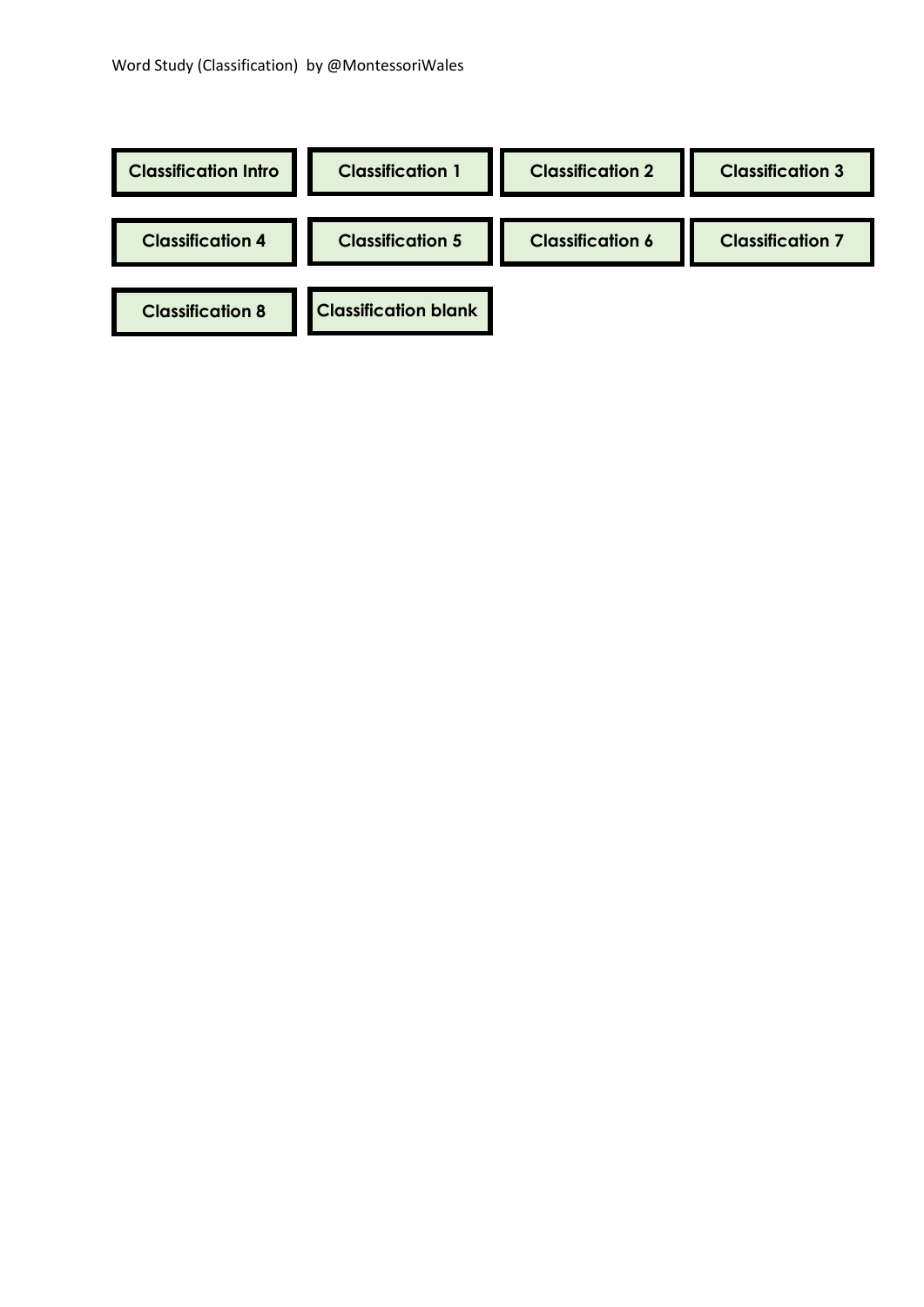| dog<br>Classification Intro    | animals<br>Classification Intro |
|--------------------------------|---------------------------------|
|                                |                                 |
| cat<br>Classification Intro    | shapes<br>Classification Intro  |
|                                |                                 |
| lion                           | numbers                         |
| Classification Intro           | Classification Intro            |
|                                |                                 |
| elephant                       | colours                         |
| Classification Intro           | Classification Intro            |
| monkey<br>Classification Intro |                                 |
|                                |                                 |
|                                |                                 |
| ape<br>Classification Intro    |                                 |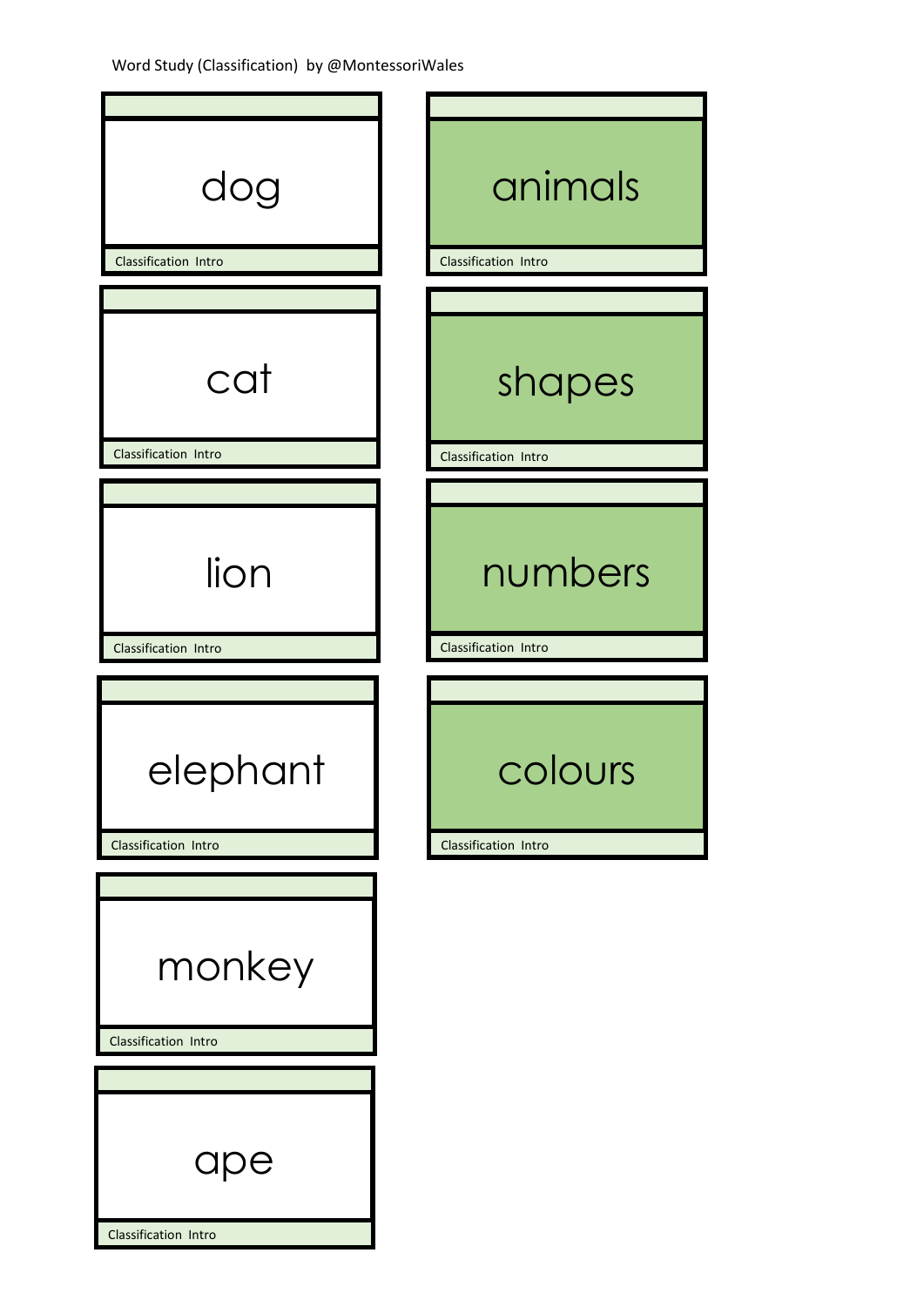| circle               | one                  | red                  |
|----------------------|----------------------|----------------------|
| Classification Intro | Classification Intro | Classification Intro |
| square               | seven                | blue                 |
| Classification Intro | Classification Intro | Classification Intro |
| quatrefoil           | nineteen             | cyan                 |
| Classification Intro | Classification Intro | Classification Intro |
|                      |                      |                      |
| oval                 | twenty               | turquoise            |
| Classification Intro | Classification Intro | Classification Intro |
| rhombus              | thirty three         | brown                |
| Classification Intro | Classification Intro | Classification Intro |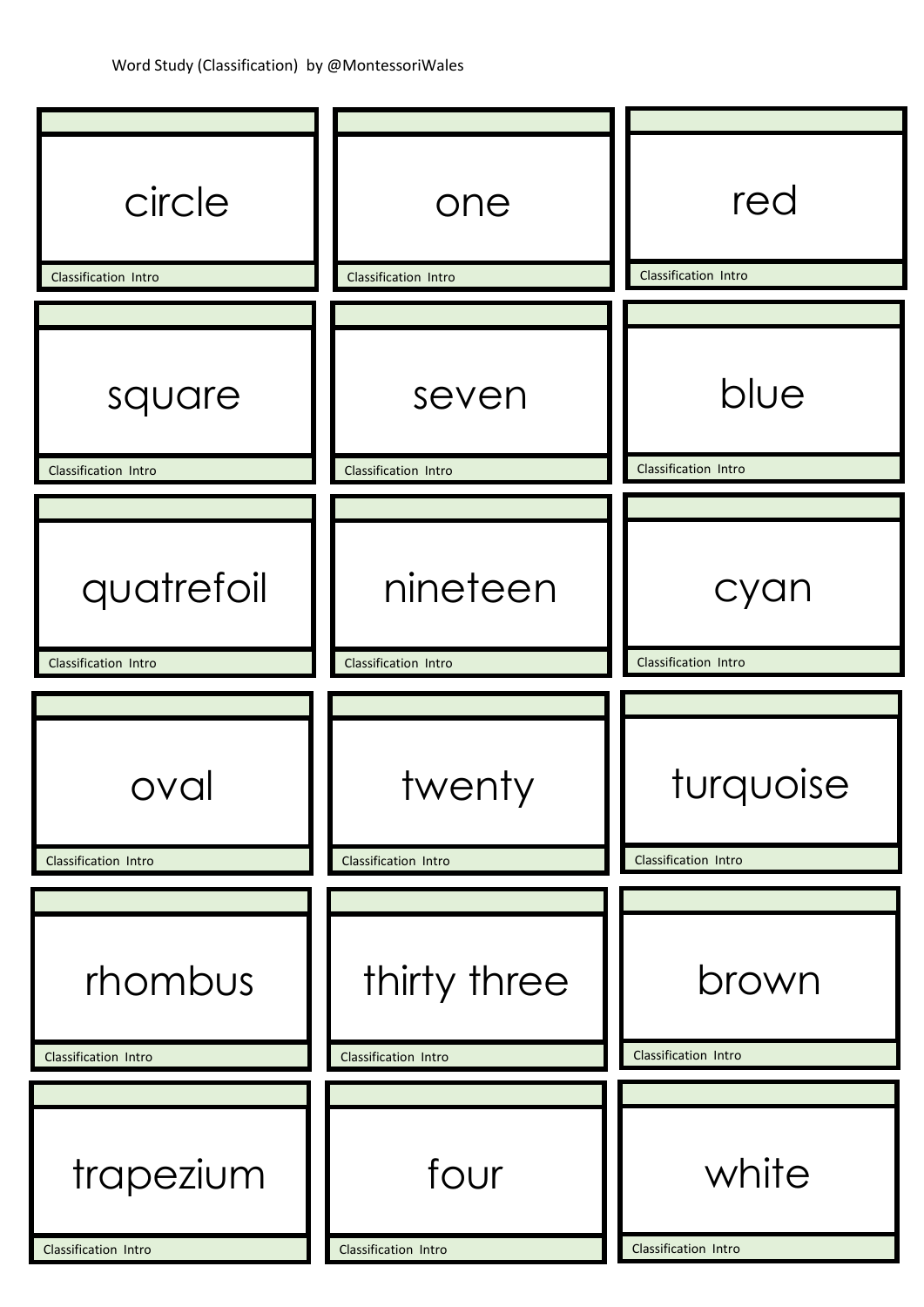| Monday                     | days             |
|----------------------------|------------------|
| Classification 1           | Classification 1 |
| Tuesday                    | months           |
| Classification 1           | Classification   |
| Wednesday                  | weather          |
| <b>Classification 1</b>    | Classification 1 |
| Thursday                   | Time of day      |
| Classification 1           | Classification 1 |
| Friday<br>Classification 1 |                  |
| Saturday                   |                  |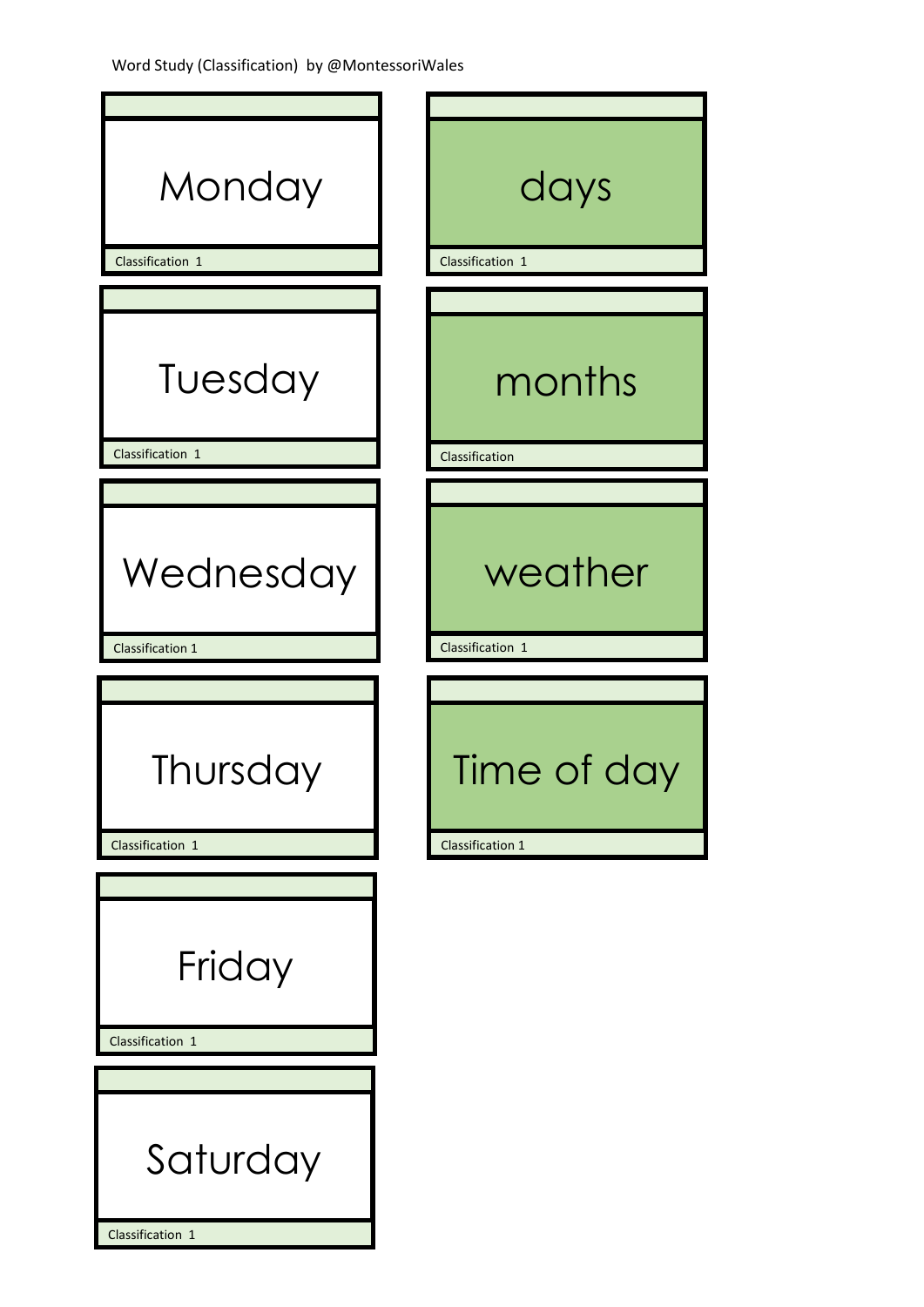| march                | rainy                | midday               |
|----------------------|----------------------|----------------------|
| Classification 1     | Classification Intro | Classification Intro |
| April                | cloudy               | morning              |
| Classification Intro | Classification Intro | Classification Intro |
| June                 | windy                | night                |
| Classification Intro | Classification Intro | Classification Intro |
| august               | sunny                | dusk                 |
| Classification Intro | Classification Intro | Classification Intro |
| September            | hot                  | sunset               |
| Classification Intro | Classification Intro | Classification Intro |
| December             | cold                 | afternoon            |
| Classification Intro | Classification Intro | Classification Intro |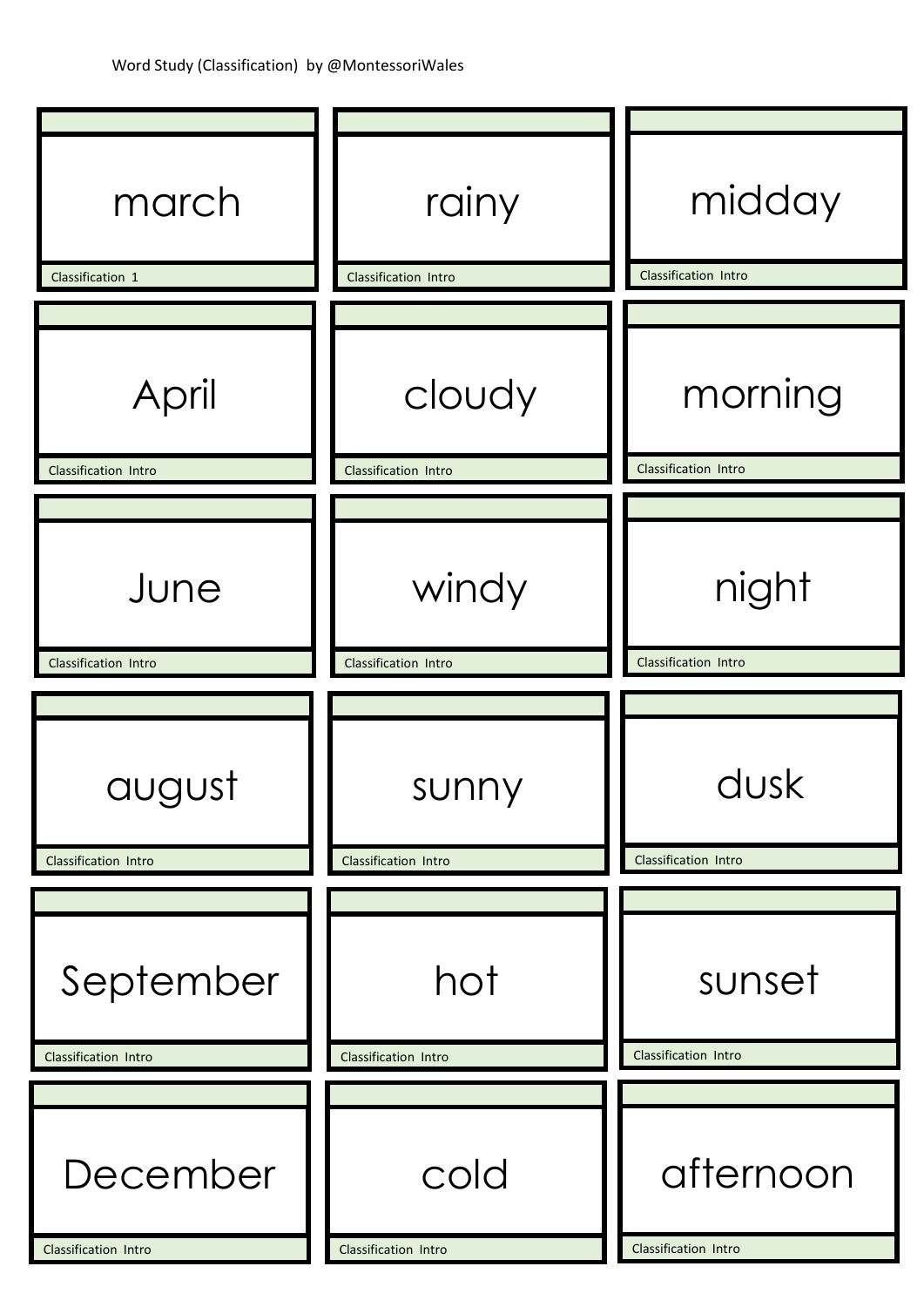| potatoe          | vegetables       |
|------------------|------------------|
|                  |                  |
| Classification 2 | Classification 2 |
|                  |                  |
| ginger           | fruits           |
| Classification 2 | Classification 2 |
|                  |                  |
| turnip           | nuts             |
| Classification 2 | Classification 2 |
|                  |                  |
| carrot           | flowers          |
| Classification 2 | Classification 2 |
|                  |                  |
| radish           |                  |
| Classification 2 |                  |
|                  |                  |
| onion            |                  |
| Classification 2 |                  |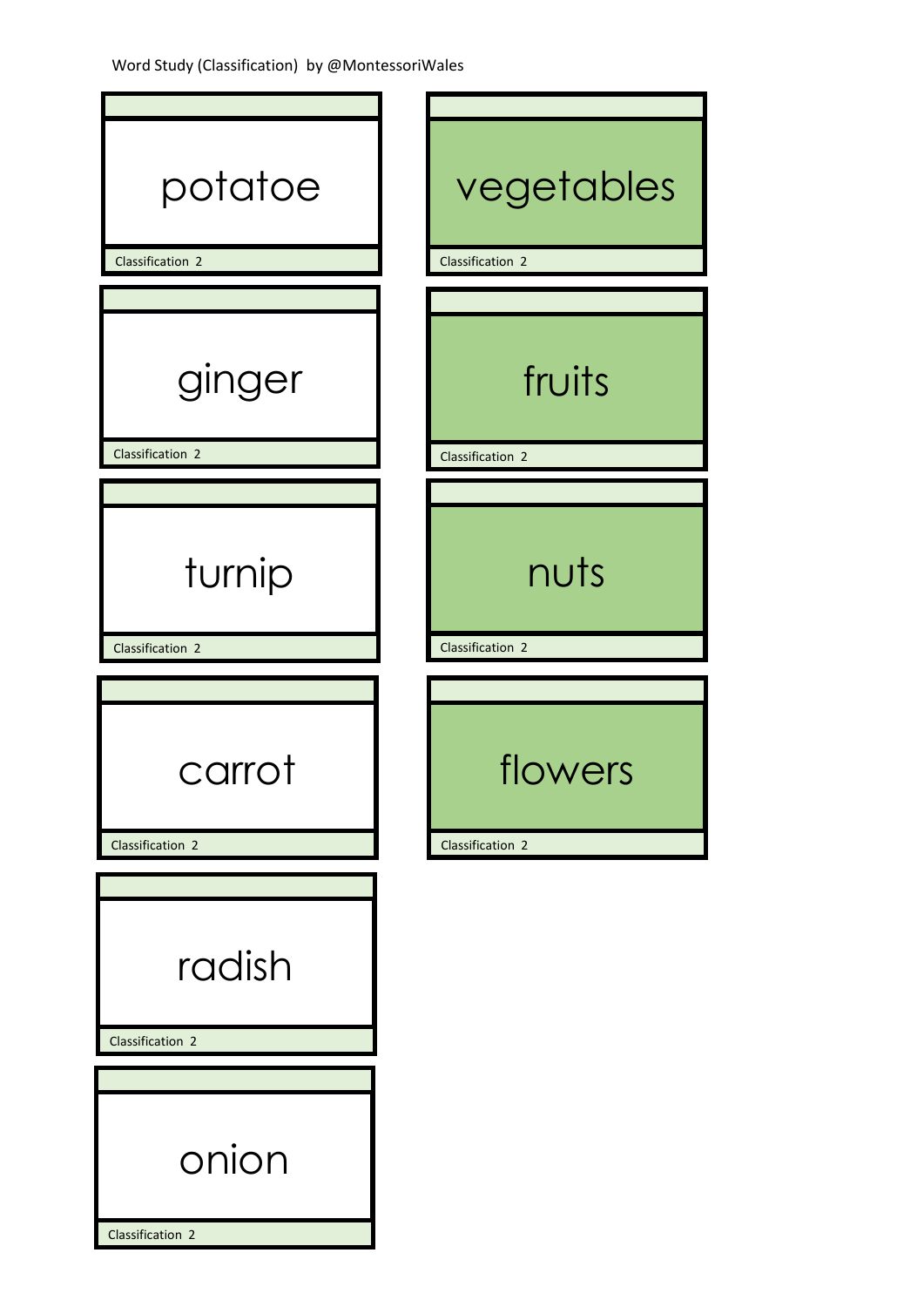| apple                      | almond                     | rose                        |
|----------------------------|----------------------------|-----------------------------|
| Classification 2           | Classification 2           | Classification 2            |
| orange<br>Classification 2 | peanut<br>Classification 2 | tulip<br>Classification 2   |
|                            |                            |                             |
| tomato                     | pistachio                  | daffodil                    |
| Classification 2           | Classification 2           | Classification 2            |
| blueberry                  | walnut                     | lily<br>Classification 2    |
| Classification 2           | Classification 2           |                             |
| grape<br>Classification 2  | cashew<br>Classification 2 | daisy<br>Classification 2   |
|                            |                            |                             |
| banana<br>Classification 2 | pecan<br>Classification 2  | begonia<br>Classification 2 |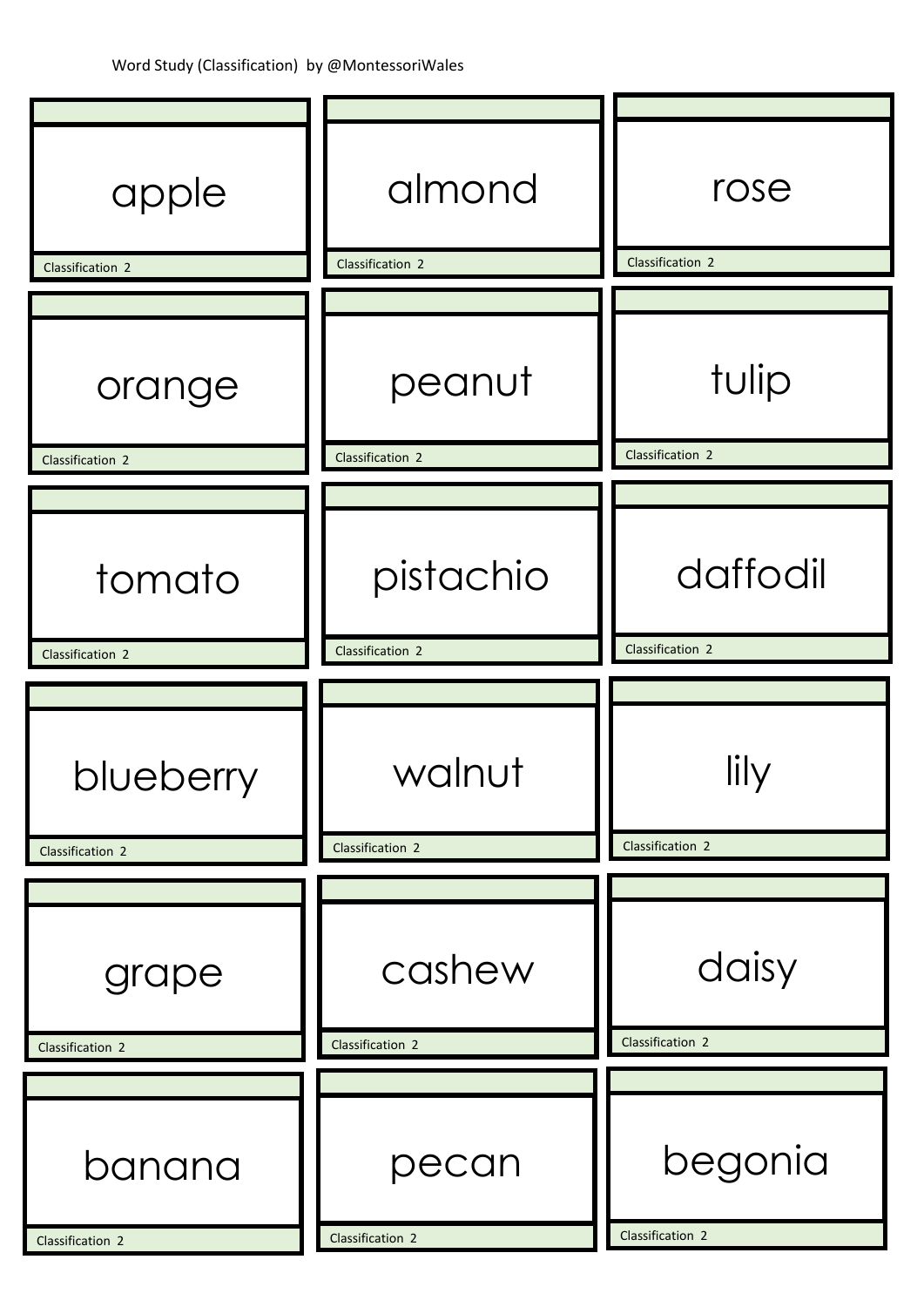| Europe<br>Classification 3                  | continents<br>Classification 3   |
|---------------------------------------------|----------------------------------|
|                                             |                                  |
| Asia                                        | countries                        |
| Classification 3                            | Classification 3                 |
| Africa<br>Classification 3                  | capitals<br>Classification 3     |
|                                             |                                  |
| North<br>America<br>Classification 3        | other cities<br>Classification 3 |
|                                             |                                  |
| South<br>America<br><b>Classification 3</b> |                                  |
|                                             |                                  |
|                                             |                                  |

Classification 3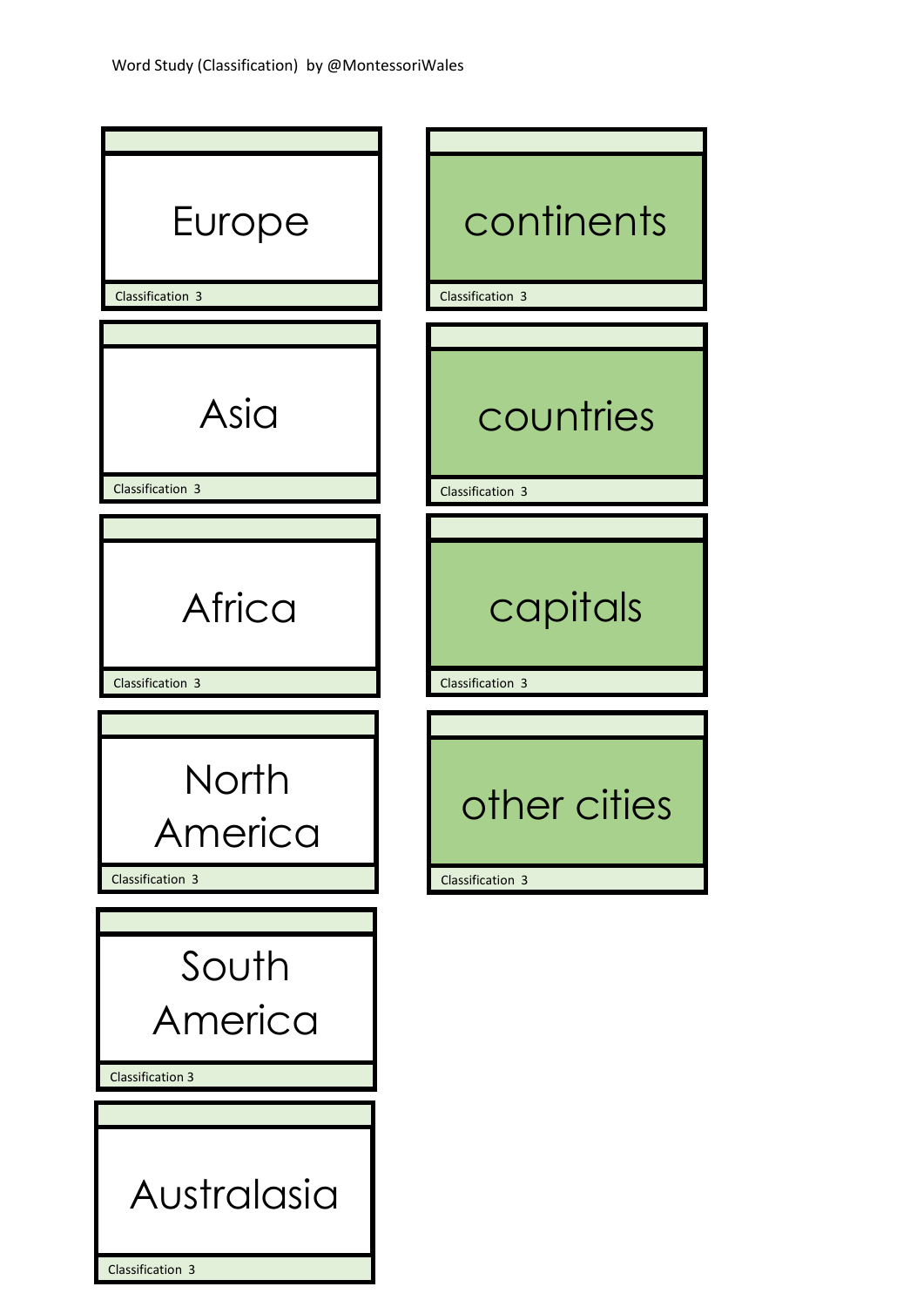| Wales                         | Cardiff                         | Manchester                     |
|-------------------------------|---------------------------------|--------------------------------|
| Classification 3              | Classification 3                | Classification 3               |
| England<br>Classification 3   | London<br>Classification 3      | new York<br>Classification 3   |
|                               |                                 |                                |
| Mexico                        | <b>Beijing</b>                  | Luxor                          |
| Classification 3              | Classification 3                | Classification 3               |
| Egypt<br>Classification 3     | Cairo<br>Classification 3       | Sydney<br>Classification 3     |
|                               |                                 |                                |
| China                         | Canberra                        | Shanghai                       |
| <b>Classification 3</b>       | <b>Classification 3</b>         | <b>Classification 3</b>        |
| Australia<br>Classification 3 | Mexico city<br>Classification 3 | Guadalajar<br>Classification 3 |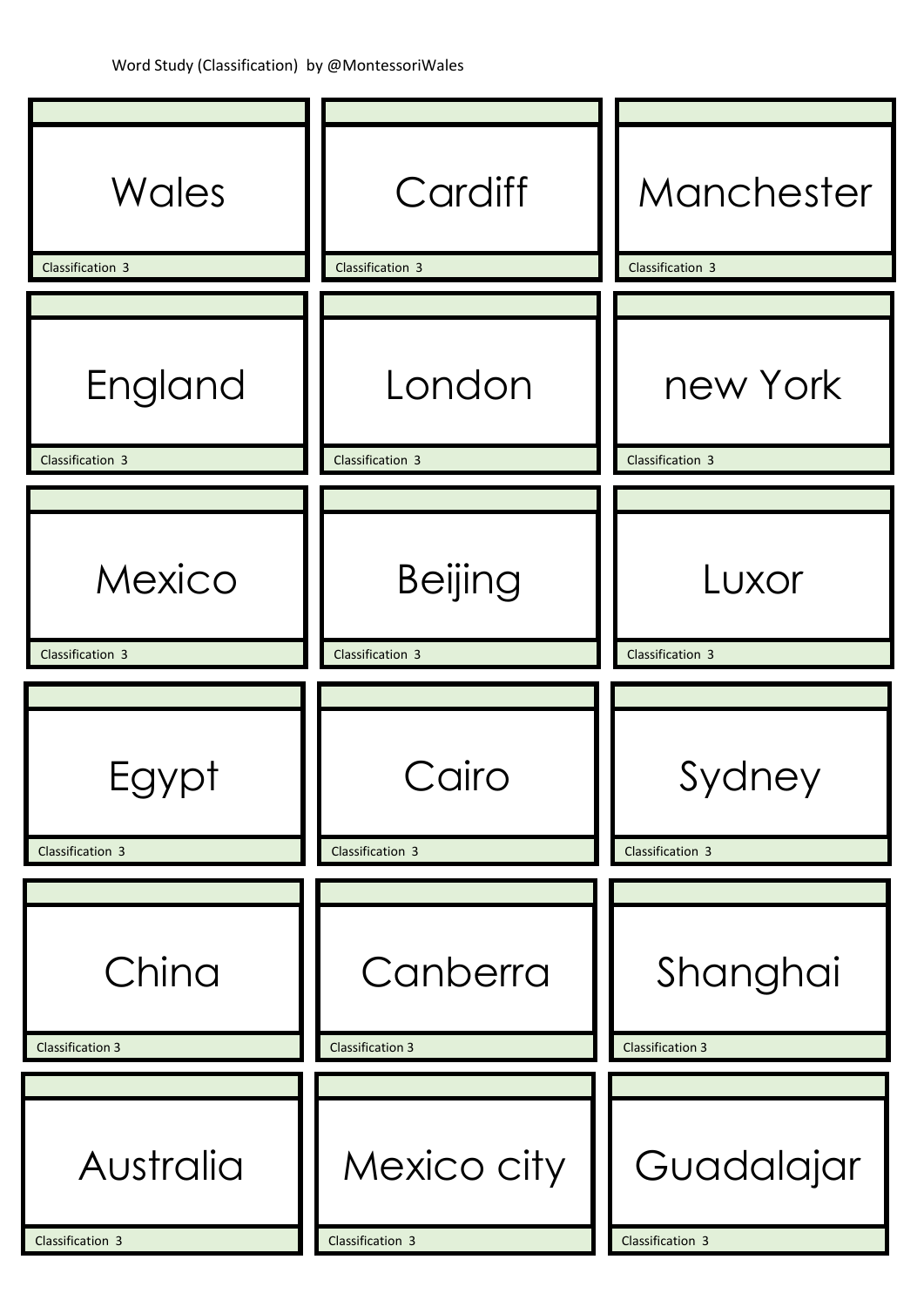| French<br>Classification 4  | languages<br>Classification 4            |
|-----------------------------|------------------------------------------|
|                             |                                          |
| Spanish<br>Classification 4 | religions<br>Classification 4            |
|                             |                                          |
| Welsh                       | festivals                                |
| Classification 4            | Classification 4                         |
| English<br>Classification 4 | places of<br>worship<br>Classification 4 |
|                             |                                          |
| Arabic<br>Classification 4  |                                          |
|                             |                                          |
| Latvian<br>Classification 4 |                                          |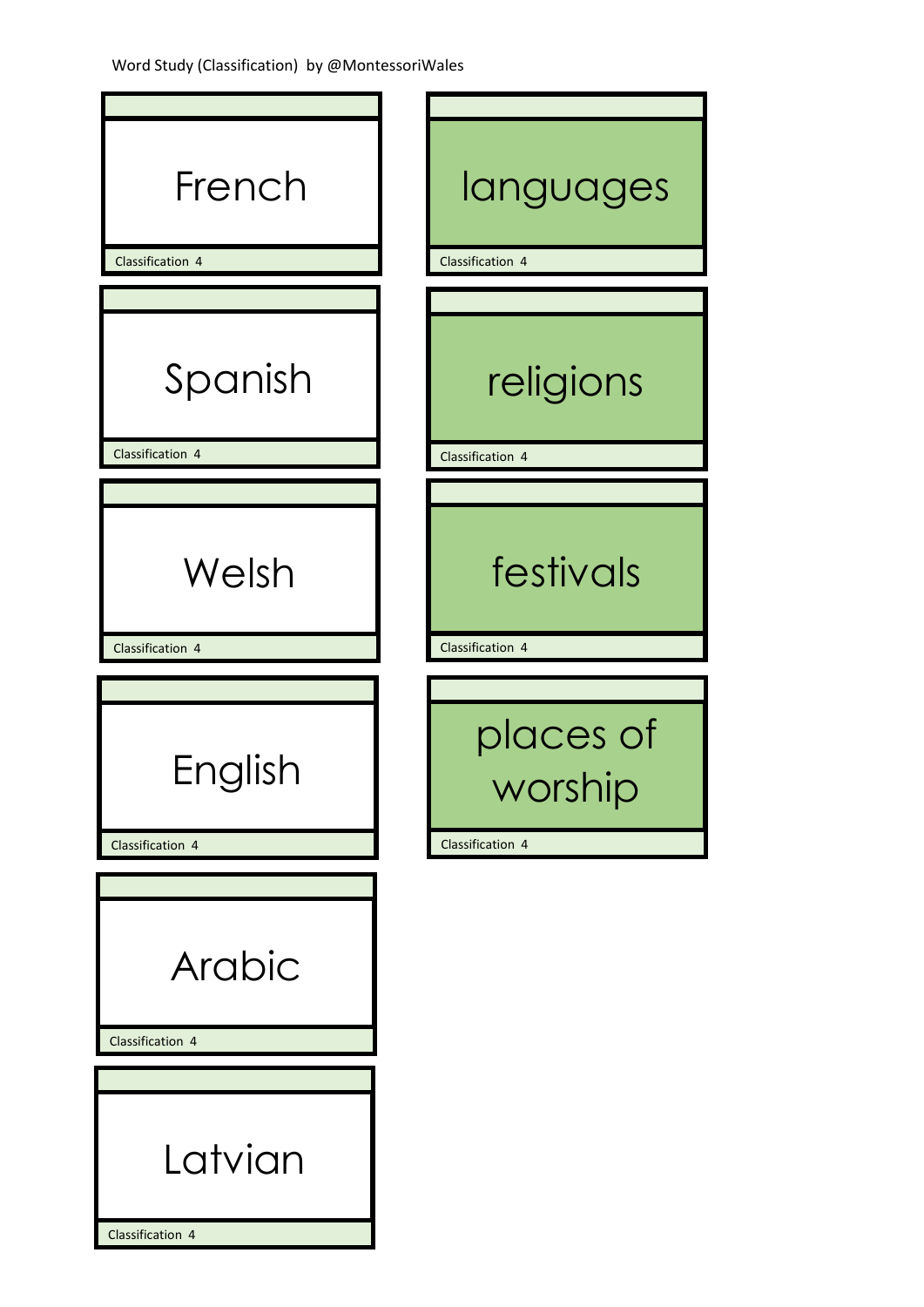| Christianity                        | Christmas                    | church                        |
|-------------------------------------|------------------------------|-------------------------------|
| Classification 4                    | Classification 4             | Classification 4              |
| Islam<br>Classification 4           | Lent<br>Classification 4     | mosque<br>Classification 4    |
|                                     |                              |                               |
| Judaism                             | Eid                          | temple                        |
| Classification 4                    | Classification 4             | Classification 4              |
| Hinduism<br>Classification 4        | Diwali<br>Classification 4   | gurdwara<br>Classification 4  |
|                                     |                              |                               |
| Sikhism<br>Classification 4         | Ramadan<br>Classification 4  | synagogue<br>Classification 4 |
|                                     |                              |                               |
| <b>Buddhism</b><br>Classification 4 | Passover<br>Classification 4 | monastery<br>Classification 4 |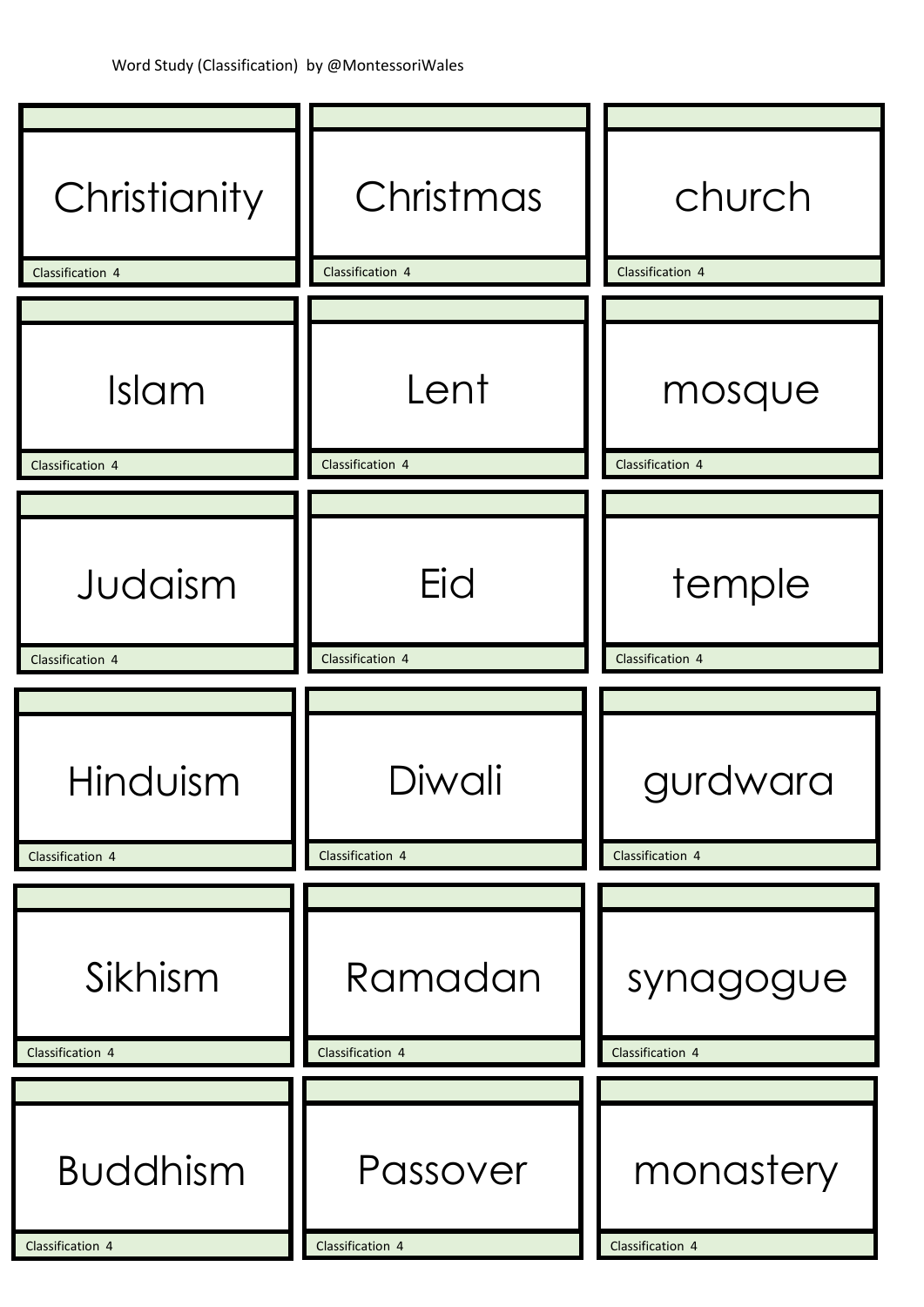| cats<br>Classification 5 |
|--------------------------|
|                          |
| dogs<br>Classification 5 |
|                          |
| birds                    |
| Classification 5         |
| fish                     |
| Classification 5         |
|                          |
|                          |
|                          |
|                          |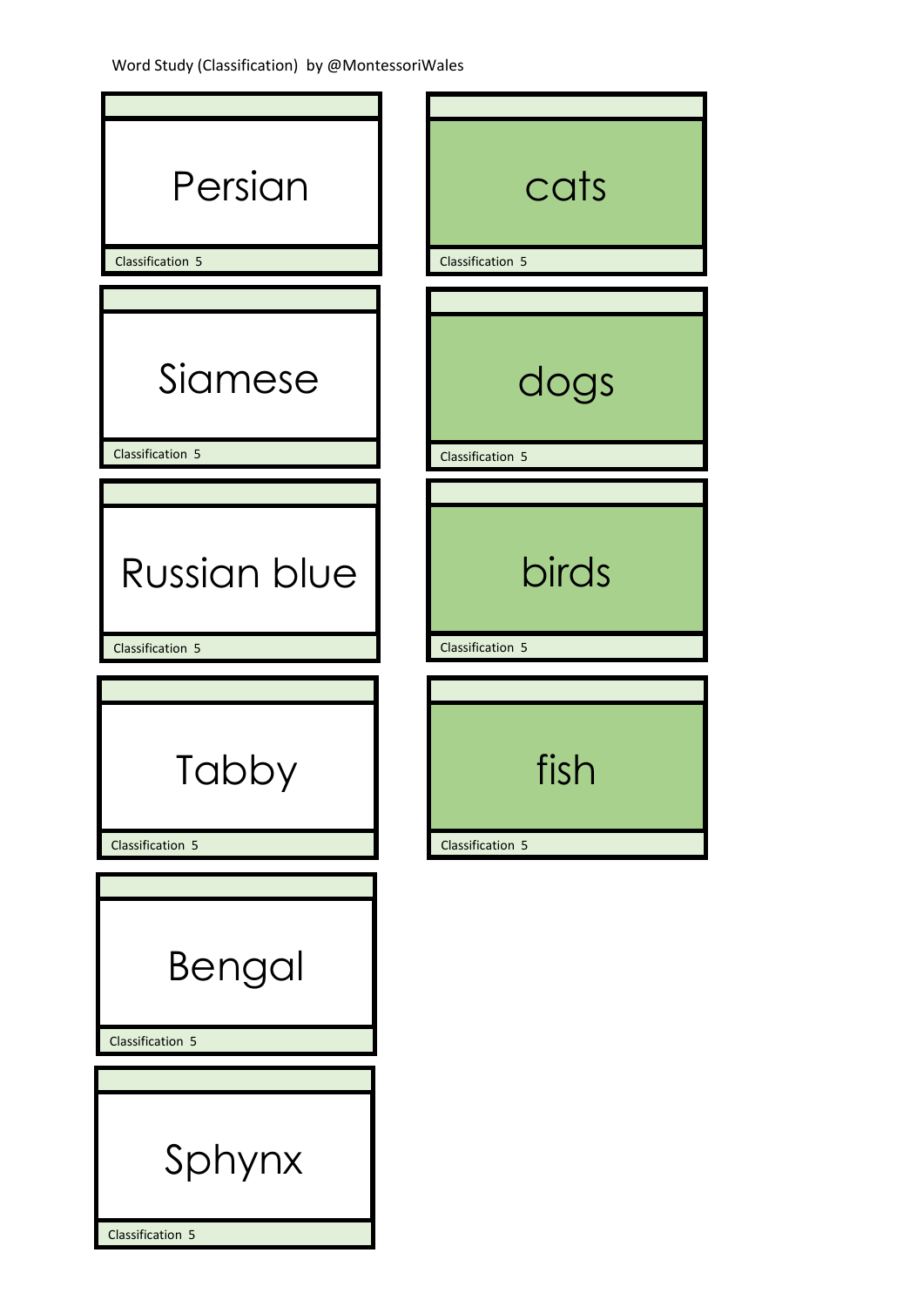| Labrador                               | goldfish                    | robin                          |
|----------------------------------------|-----------------------------|--------------------------------|
| Classification 5                       | Classification 5            | Classification 5               |
| German<br>shepherd<br>Classification 5 | cod<br>Classification 5     | blackbird<br>Classification 5  |
|                                        |                             |                                |
| Poodle                                 | tuna                        | OW                             |
| Classification 5                       | Classification 5            | Classification 5               |
| Pug<br>Classification 5                | salmon<br>Classification 5  | parrot<br>Classification 5     |
|                                        |                             |                                |
| Scottish<br>terrier                    | trout                       | toucan                         |
| Classification 5                       | Classification 5            | Classification 5               |
| <b>Boxer</b><br>Classification 5       | haddock<br>Classification 5 | kingfisher<br>Classification 5 |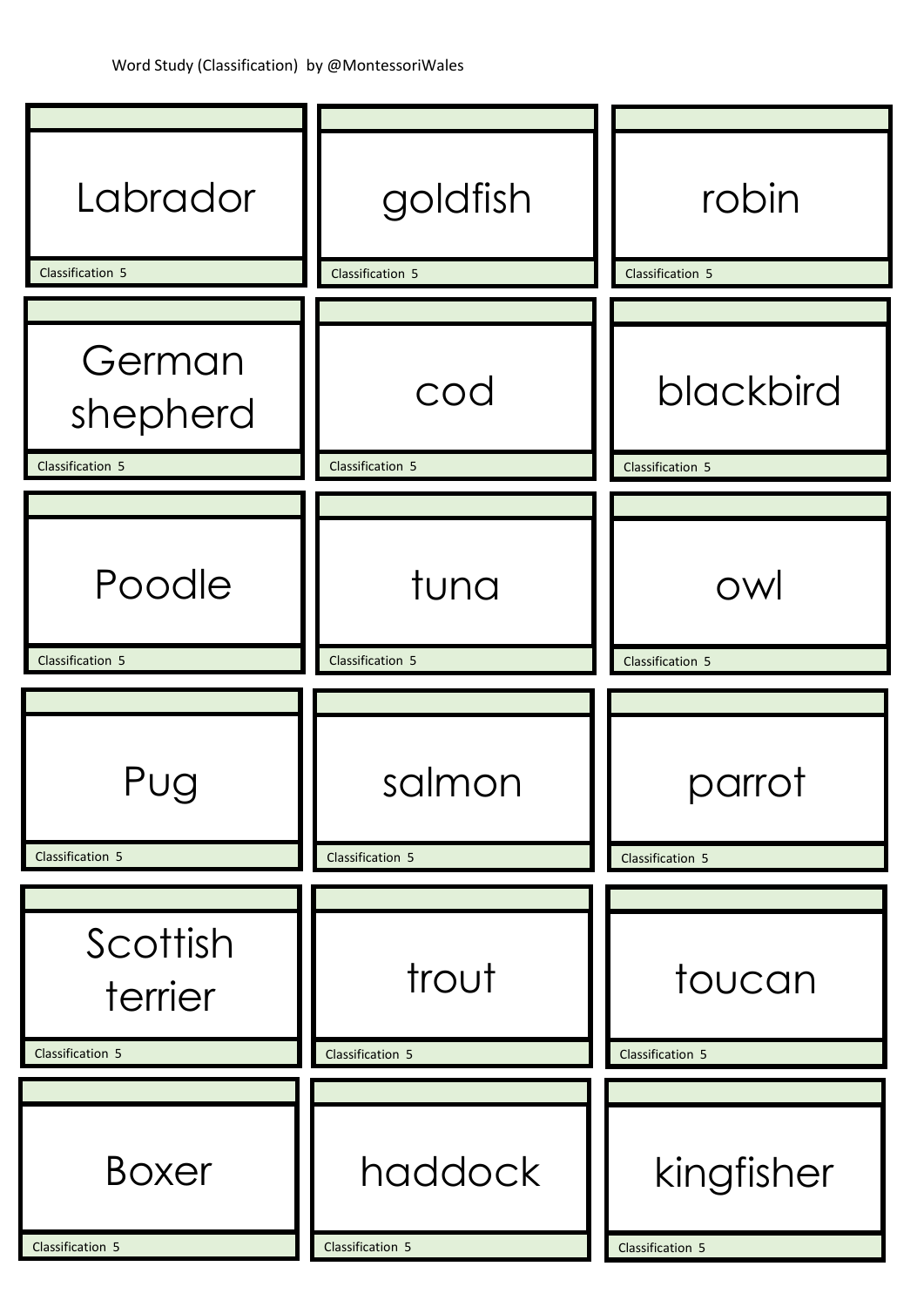| Alexander<br>Bell                             | inventors                          |
|-----------------------------------------------|------------------------------------|
| Classification 6                              | Classification 6                   |
| <b>Marie Curie</b><br><b>Classification 6</b> | artists<br><b>Classification 6</b> |
|                                               |                                    |
| Thomas<br>Edison                              | athletes                           |
| Classification 6                              | Classification 6                   |
| Al-Zahrawi                                    | musicians                          |
| Classification 6                              | Classification 6                   |
| Charles<br>Drew<br>Classification 6           |                                    |
|                                               |                                    |
| The Wright                                    |                                    |
| brothers                                      |                                    |
| Classification 6                              |                                    |

 $\mathcal{L}$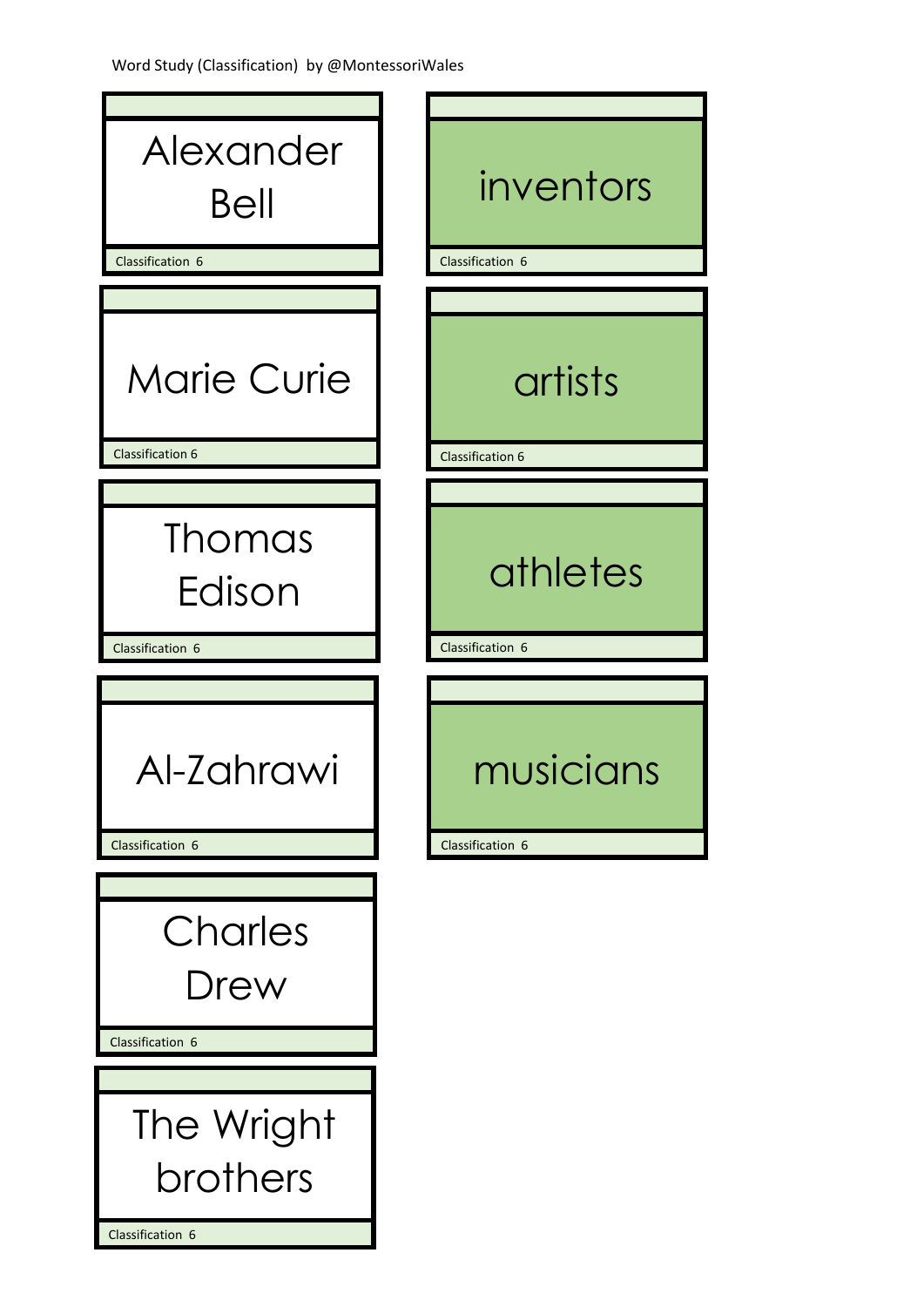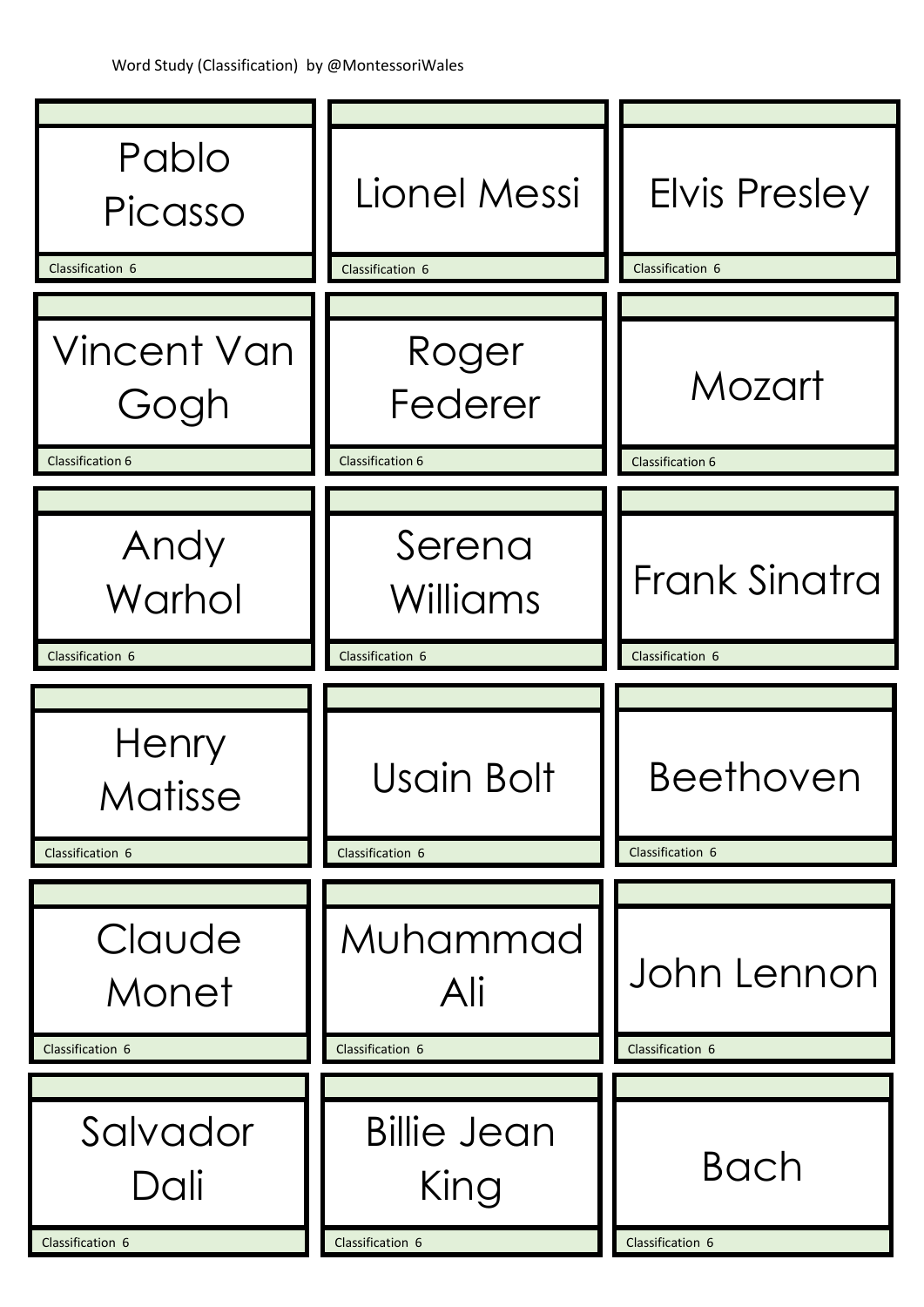| earth<br>Classification 7       | planets<br>Classification 7      |
|---------------------------------|----------------------------------|
|                                 |                                  |
| mars<br><b>Classification 7</b> | stars<br><b>Classification 7</b> |
|                                 |                                  |
| Jupiter                         | constellations                   |
| Classification 7                | Classification 7                 |
| Saturn                          | moon<br>phases                   |
| Classification 7                | Classification 7                 |
| Uranus<br>Classification 7      |                                  |
|                                 |                                  |
| Neptune                         |                                  |
| Classification 7                |                                  |

I

Ī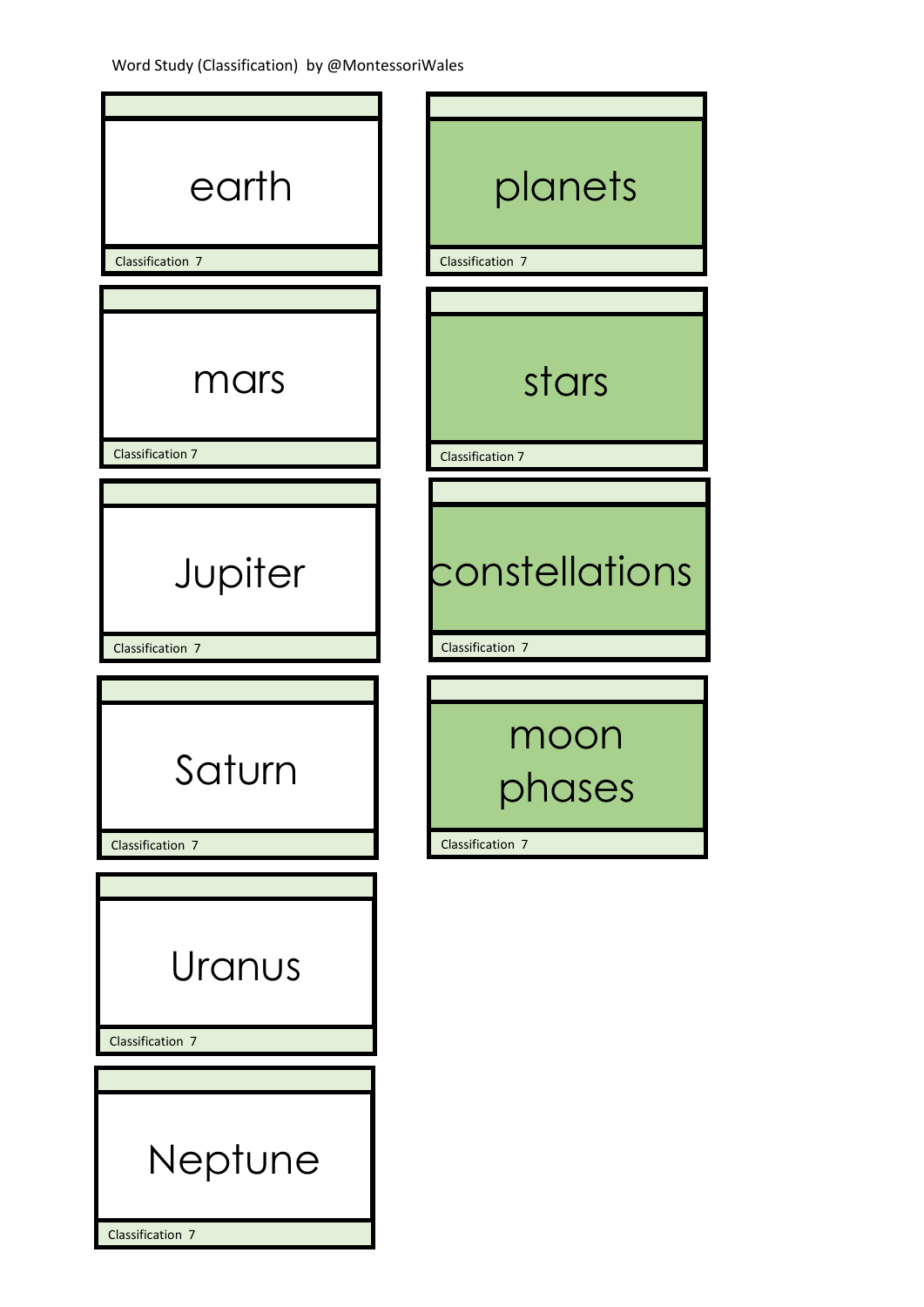| sirius                                | orion                                 | waxing<br>crescent                           |
|---------------------------------------|---------------------------------------|----------------------------------------------|
| Classification 7                      | Classification 7                      | Classification 7                             |
| betelgeuse<br><b>Classification 7</b> | ursa major<br><b>Classification 7</b> | waning<br>gibbous<br><b>Classification 7</b> |
|                                       |                                       |                                              |
| vega                                  | capricornus                           | waxing<br>gibbous                            |
| Classification 7                      | Classification 7                      | Classification 7                             |
|                                       |                                       |                                              |
| rigel                                 | scorpius                              | waning<br>crescent                           |
| Classification 7                      | Classification 7                      | Classification 7                             |
| acturus<br>Classification 7           | lyra<br>Classification 7              | first<br>quarter<br>Classification 7         |
|                                       |                                       |                                              |
| canopus<br>Classification 7           | cassiopeia<br>Classification 7        | new moon<br>Classification 7                 |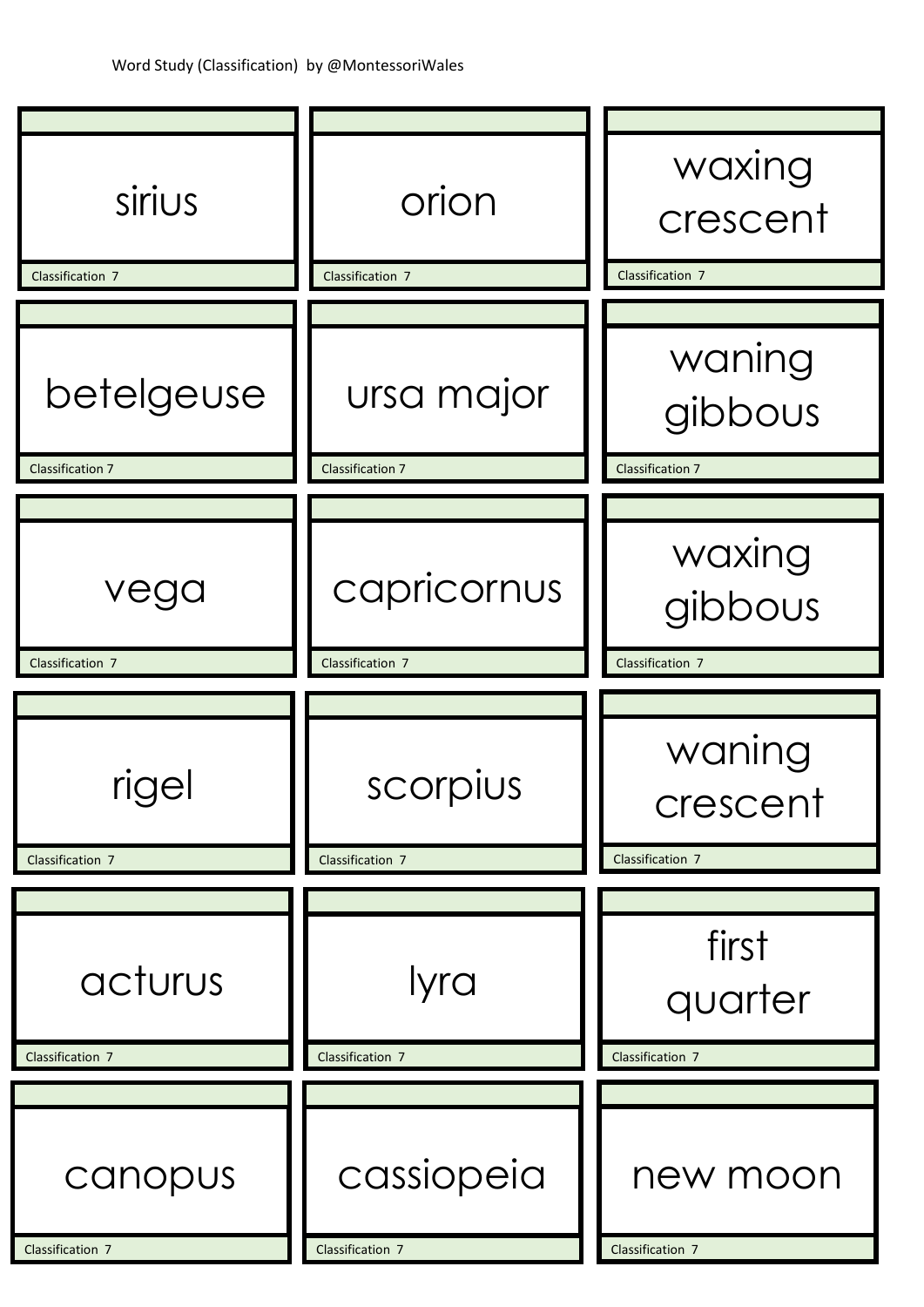| giraffe<br>Classification 8      | mammals<br>Classification 8             |
|----------------------------------|-----------------------------------------|
|                                  |                                         |
| horse<br><b>Classification 8</b> | <b>birds</b><br><b>Classification 8</b> |
|                                  |                                         |
| camel                            | amphibians                              |
| Classification 8                 | Classification 8                        |
|                                  |                                         |
| Polar bear                       | reptiles                                |
| Classification 8                 | Classification 8                        |
| whale<br>Classification 8        |                                         |
|                                  |                                         |
| dog<br>Classification 8          |                                         |
|                                  |                                         |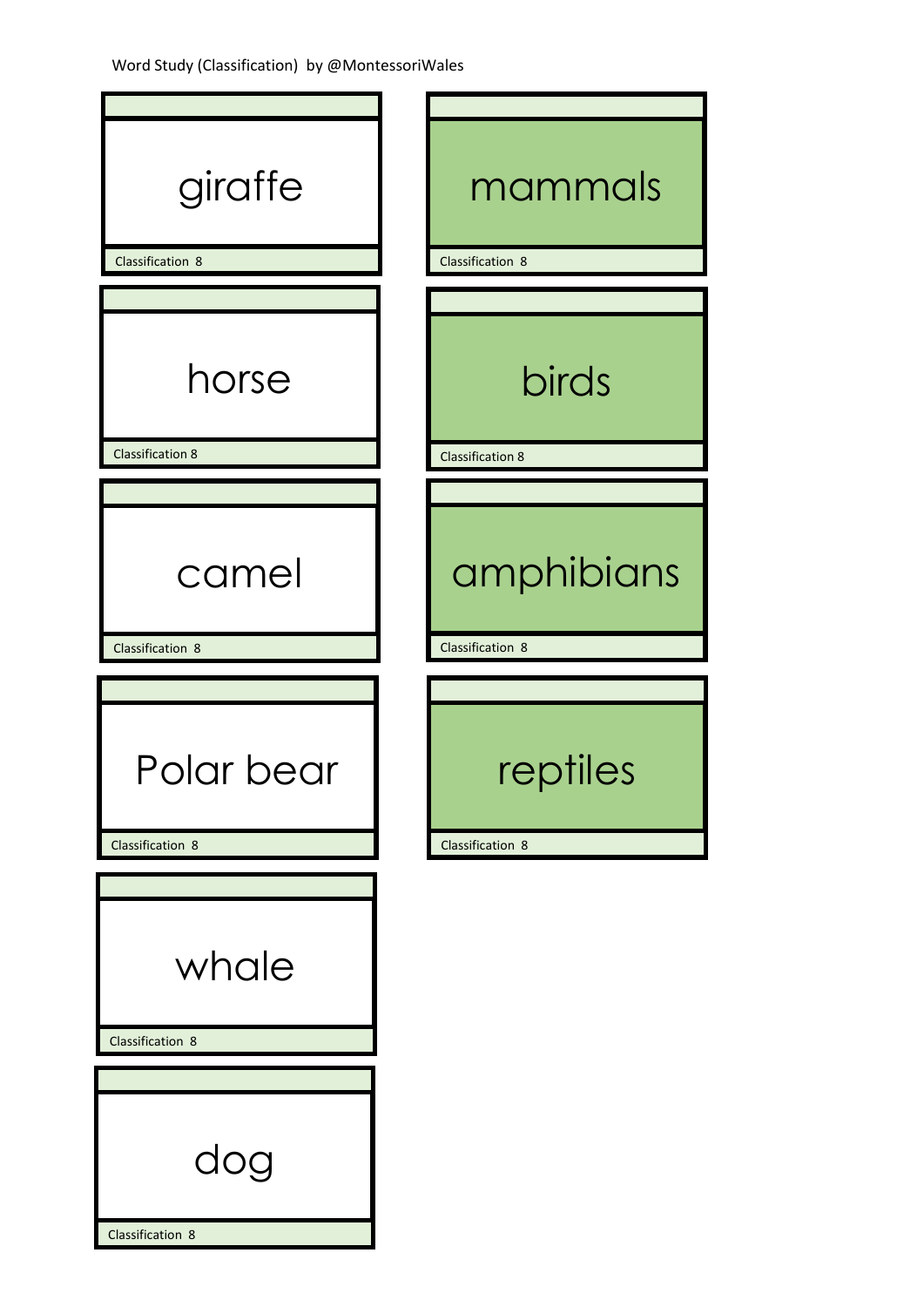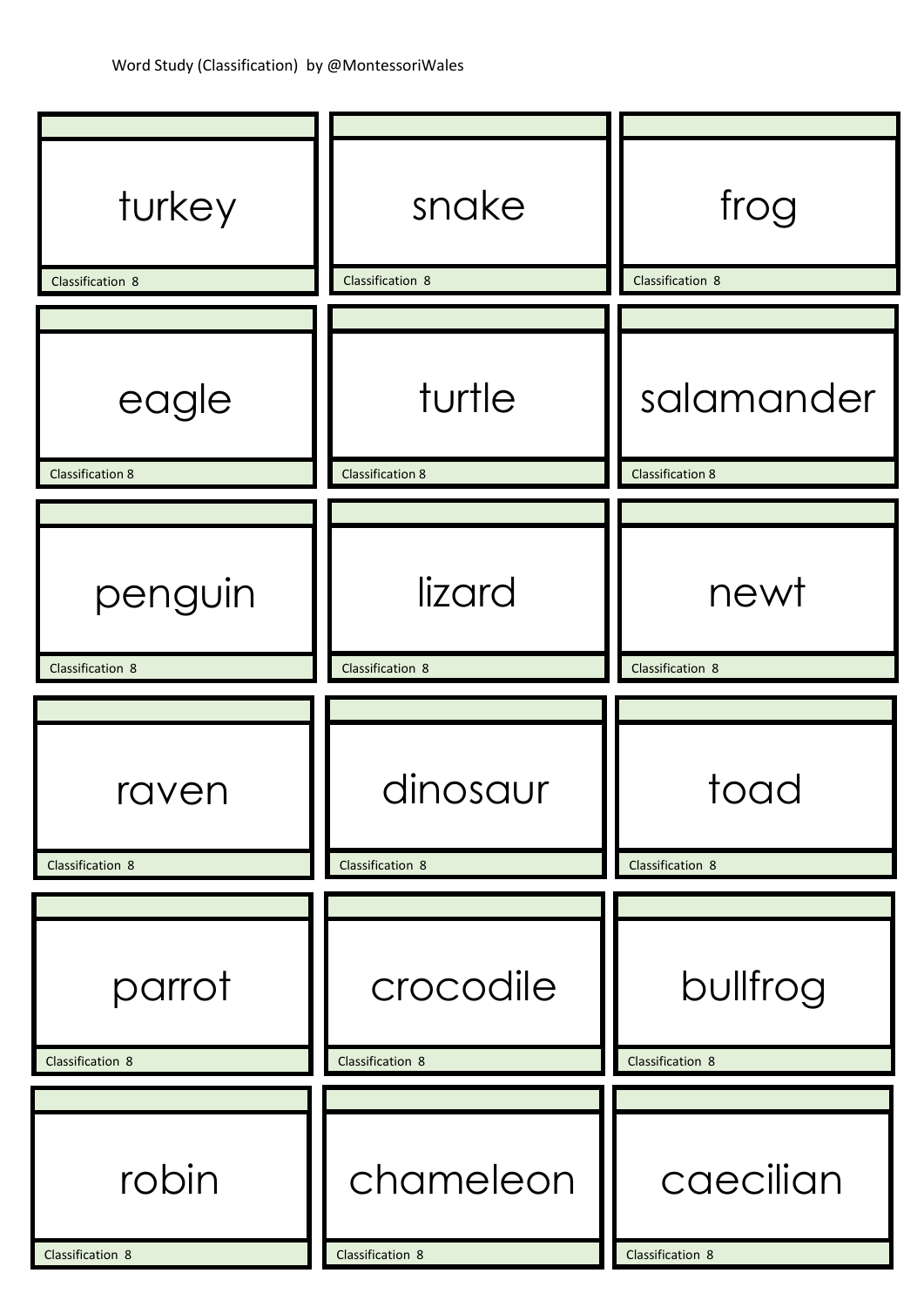